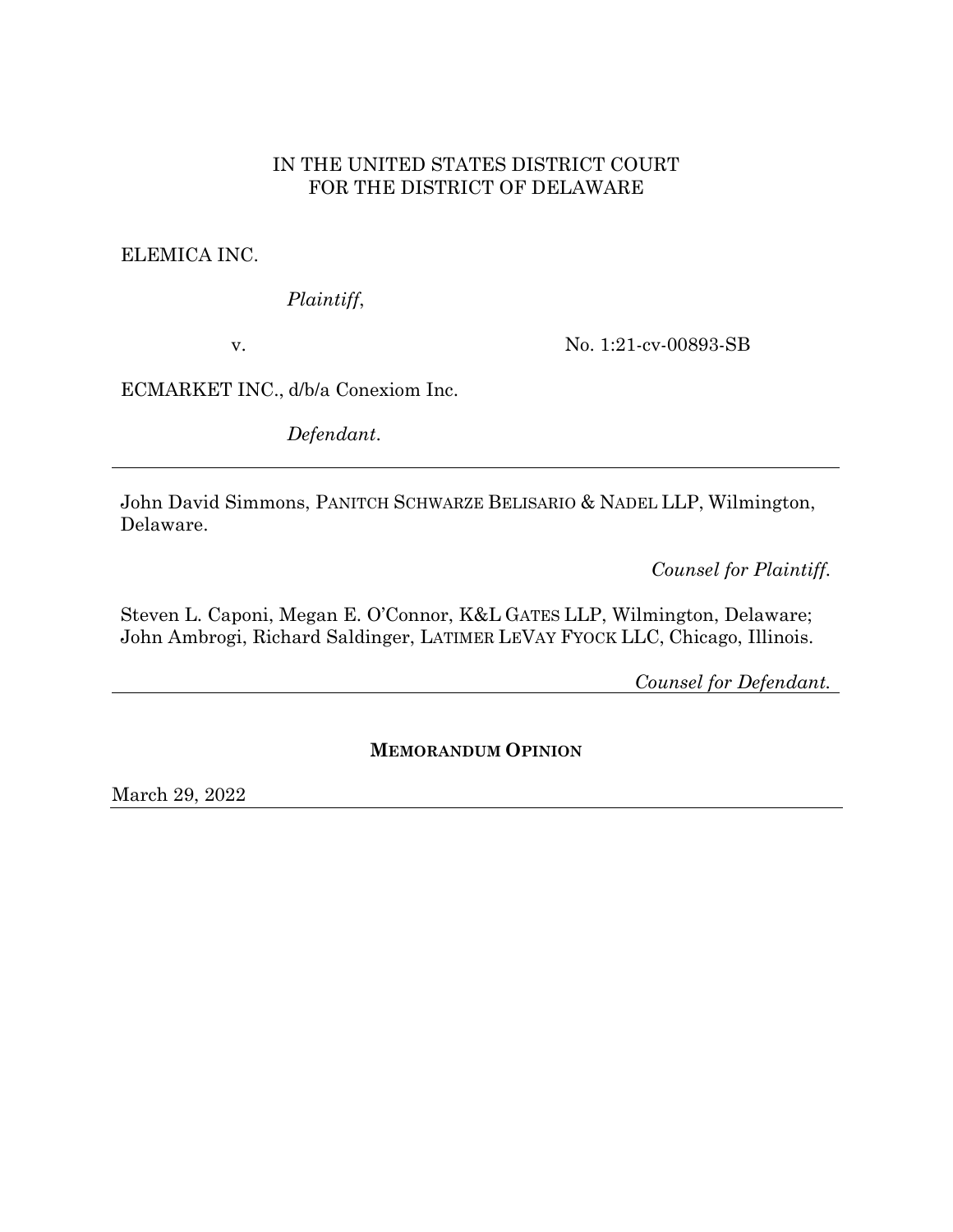BIBAS, *Circuit Judge*, sitting by designation.

As parties uncover new information, they develop a better sense of the issues. And if they spot potential new claims, they may amend their pleadings. That is what happened here. One vendor sued another and later discovered incriminating emails. So it moved to amend its complaint, tacking on new claims. So it moved to amend. Because some of its claims are plausible and amendment will not prejudice ecMarket, Elemica may amend.

### **I. BACKGROUND**

Elemica automates supply-chain links to suppliers, shippers, and customers. Compl., D.I. 1 ¶7. Its automation technology uses ecMarket's services to format data. *Id.* ¶¶14–15. To use those services, Elemica had to give ecMarket a lot of information about its customers and their businesses. *Id.* ¶¶15, 25. Seeking to protect that data, Elemica convinced ecMarket to sign a confidentiality agreement limiting its use to their "[b]usiness [r]elationship." D.I. 1-1  $\P$  2(iii); Compl.  $\P\P$  8–25.

That relationship worked well for a while. *Id.* ¶¶17–24. Then, Elemica learned that ecMarket was trying to use that data to poach some of its clients. *Id.* ¶¶25–27. After that, the relationship collapsed. D.I. 19-1. Elemica developed its own data-formatting service to replace ecMarket's. Proposed Am. Compl., D.I. 18-1 ¶35. And it sued ecMarket for breaching their contract and violating trade-secrets laws. Compl.  $\P\P 28 - 38.$ 

At once, ecMarket moved to dismiss. D.I. 7. But before I could rule on that motion, Elemica asked to amend its complaint. D.I. 18. Apparently, it has gotten two emails from ecMarket to Elemica's customers inviting them to "start [a] relationship directly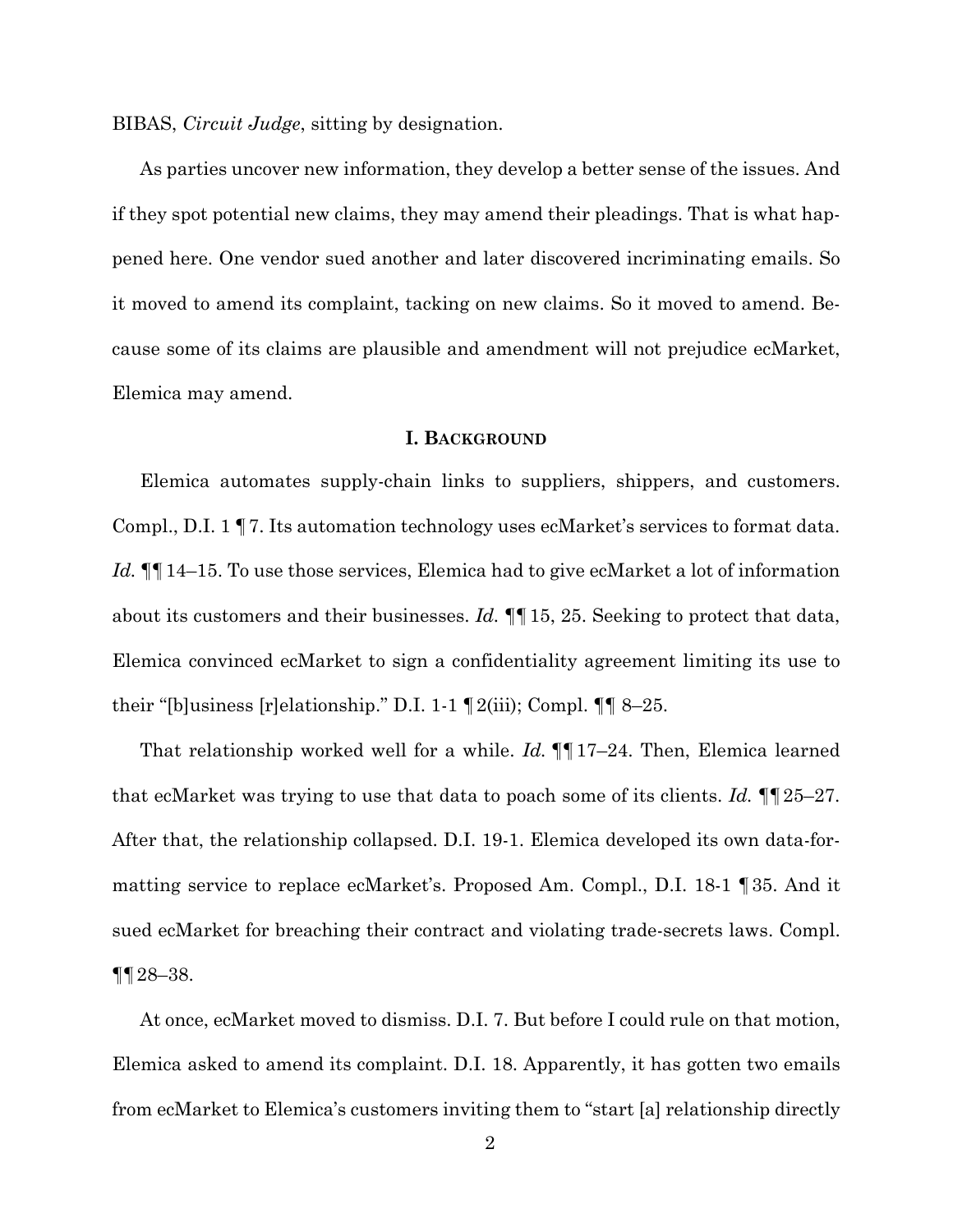with [ecMarket]." D.I. 19-1; *see also* D.I. 19-2. It says these emails "bolster[]" its contract and trade-secrets claims. D.I. 19, at 3. Plus, they support two new claims for deceptive trade practices and injurious falsehood. *Id.,* at 3–4.

I agree in part. Elemica's proposed amendments do not support claims for breach of contract or injurious falsehood. But its trade-secrets and deceptive-trade-practices claims are plausible. So I will let Elemica update its complaint.

#### **II. ELEMICA MAY AMEND ITS COMPLAINT**

I should let parties amend "freely … when justice so requires." Fed. R. Civ. P. 15(a). But my discretion is bounded: I should not allow amendment if it is unduly delayed, offered in bad faith, prejudicial to the defendant, or futile. *Burtch v. Milberg Factors, Inc.*, 662 F.3d 212, 230–31 (3d Cir. 2011). None of those negative factors is present here.

Elemica wasted no time in asking to amend after discovering ecMarket's emails: it filed its motion just a week after the emails were sent. D.I. 18, 19-1, 19-2. At that point, ecMarket had not yet filed an answer. Nor had the parties agreed on a briefing schedule. D.I. 19, at 3. So Elemica did not unduly delay amending. *See White Winston Select Asset Funds, LLC v. Good Times Rests., Inc.*, 2021 WL 4948044, at \*2 (D. Del. Oct. 25, 2021).

Nor would amendment prejudice ecMarket. At most, ecMarket suggests that I could save everyone time by ruling on its motion to dismiss first. D.I. 20, at 8–9; D.I. 28, at 7. On the contrary, granting leave to amend is more efficient. Suppose I dismissed Elemica's original complaint first. I could then grant leave to amend, and ecMarket could again move to dismiss. Fed. R. Civ. P. 41(b), 12(b)(6). Thus, I would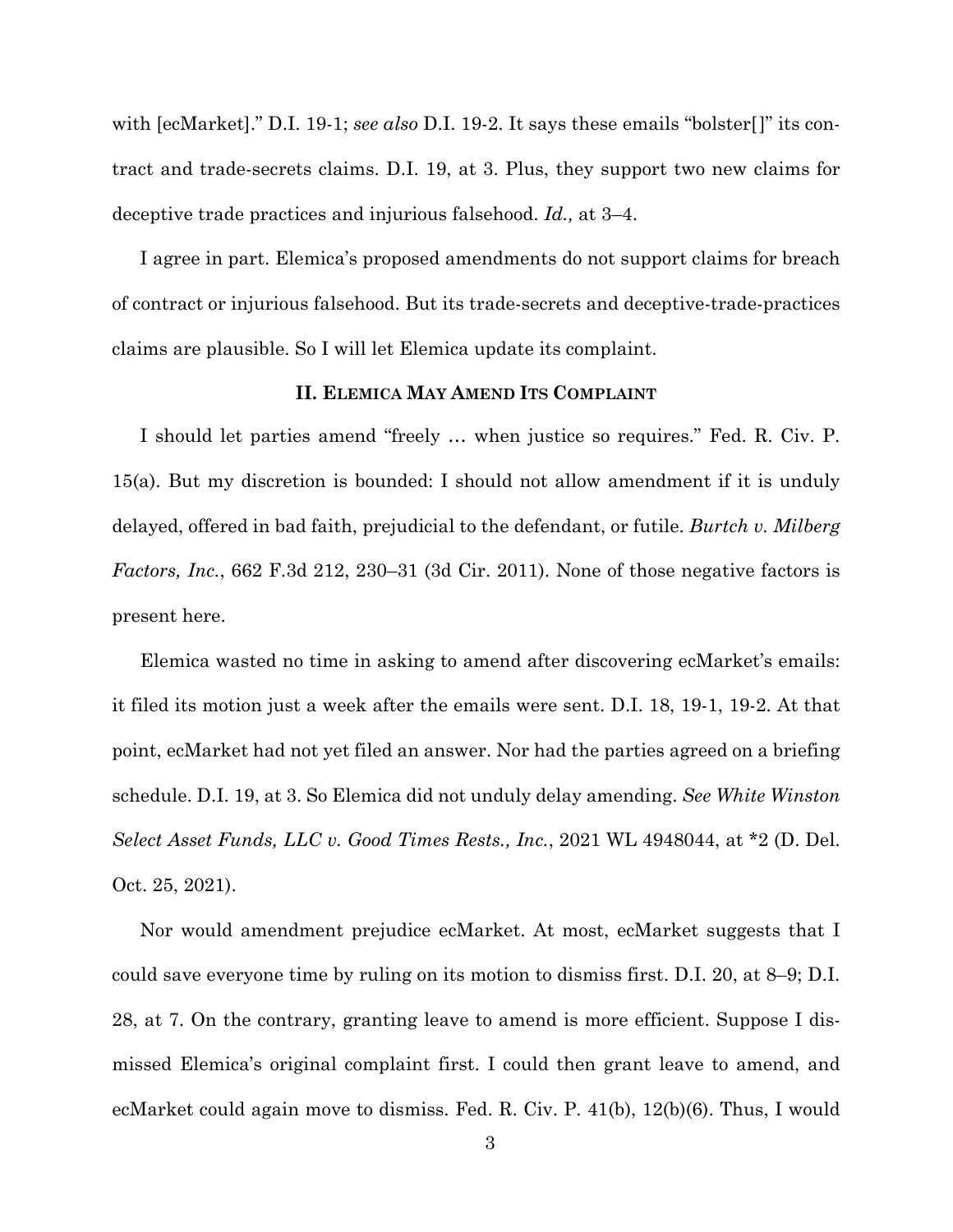need to consider twice whether Elemica stated a claim. *White Winston*, 2021 WL 4948044, at \*2 (citing *Shane v. Fauver*, 213 F.3d 113, 115 (3d Cir. 2000)). Deciding this motion saves both the time it would take Elemica to refile and the time needed to resolve some issues potentially raised by a renewed motion to dismiss.

And some of Elemica's claims *could* survive a motion to dismiss:

*1. Trade secrets*. Elemica plausibly claims that ecMarket abused its "trade secret[s]." *Oakwood Laby's LLC v. Thanoo*, 999 F.3d 892, 905 (3d Cir. 2021) (explaining 18 U.S.C. §1839). It says ecMarket used confidential information about its "customers' "needs and requirements, data, software, pricing, and … business systems" to draft pitches stealing Elemica's business. Proposed Am. Compl. ¶¶26, 29–36; D.I. 19- 1, 19-2; *see also Revzip, LLC v. McDonnell*, 2020 WL 1929523, at \*3, 8 (W.D. Pa. Apr. 21, 2020) (customer information can be a trade secret).

And ecMarket knew that it could not use Elemica's customer information that way. 18 U.S.C. §1839(5)(B)(ii)(II). It had signed a confidentiality agreement promising to use customer information only in its partnership with Elemica. Proposed Am. Compl. ¶¶8–26; D.I. 1-1 ¶2(iii); *see Oakwood*, 999 F.3d at 912. So Elemica plausibly accuses ecMarket of misusing its trade secrets.

*2. Deceptive trade practices*. Elemica also plausibly alleges that ecMarket engaged in deceptive trade practices. Proposed Am. Compl. ¶¶48–58. Delaware law classifies as deceptive statements that a defendant's "services have … characteristics … that they do not have" or those that falsely "[d]isparage[] the … services … of another." Del. Code Ann. tit. 6, §§2533, 2532(a)(5), (8), (12).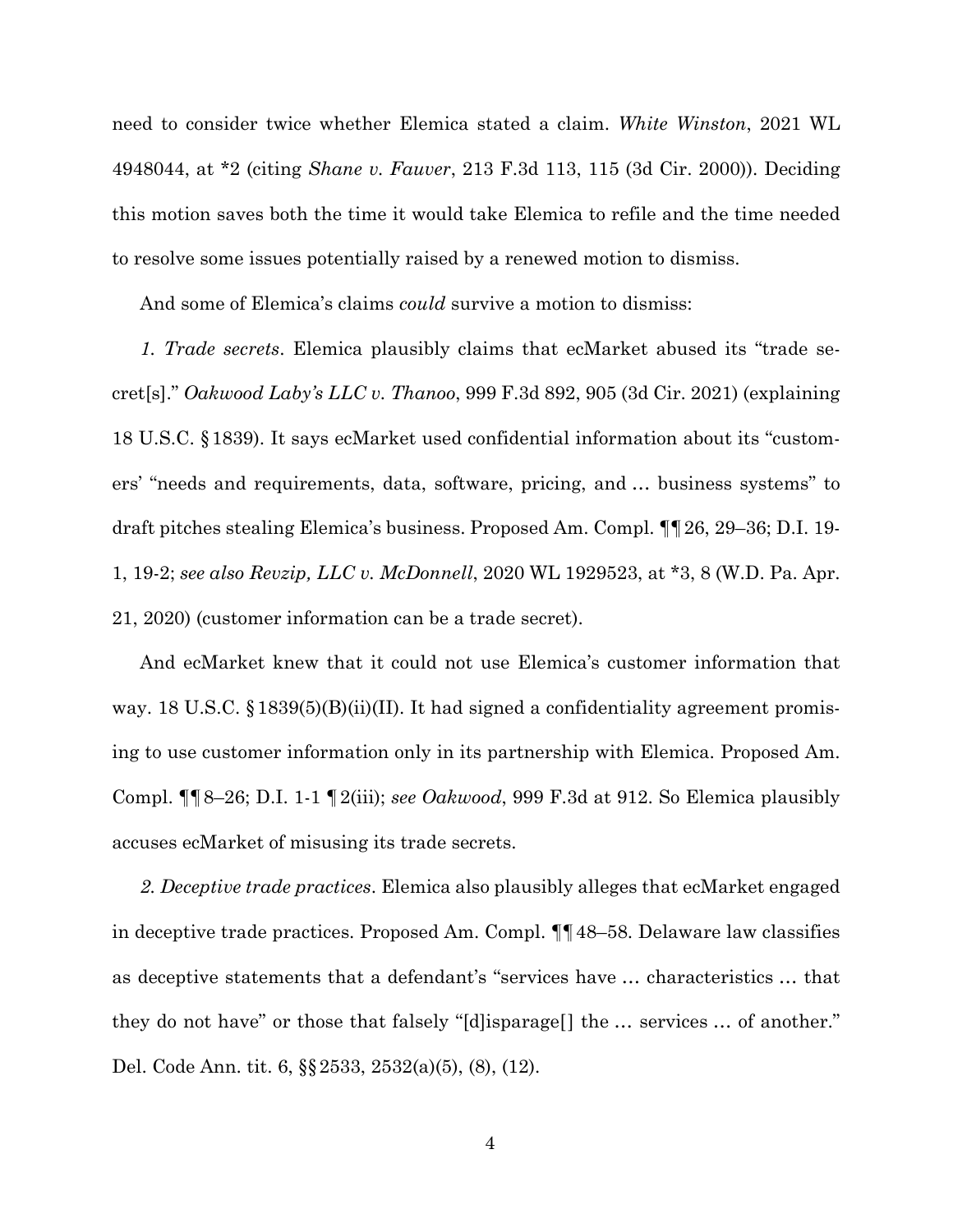Elemica says ecMarket misrepresented Elemica's services and falsely portrayed ecMarket's own. In its emails, ecMarket suggested its services were the exact same as Elemica's. D.I. 19-1; Proposed Am. Compl. ¶¶31, 35. In reality, ecMarket's dataformatting services make up only "a small portion of the overall service provided by Elemica[]." *Id.* ¶31.

Plus, ecMarket implied that Elemica's customers would suffer "disruption[s] in service" when its partnership with ecMarket ended. D.I. 19-1. To the contrary, Elemica's services would remain fully "operational" because Elemica is developing its own replacement for ecMarket's formatting service. Proposed Am. Compl. ¶35. That is enough to plausibly state a deceptive-trade claim. Del. Code Ann. tit. 6, §2532(b).

Resisting this conclusion, ecMarket argues that its business agreements with Elemica echo the claims in its emails. D.I. 28, at 2–3. Those agreements described ecMarket's services as essential. Since they did, argues ecMarket, its comments could not be disparaging. *Id.*

But I may look at those agreements only if they are "integral to" Elemica's claims. *In re Burlington Coat Factory Sec. Litig.*, 114 F.3d 1410, 1426 (3d Cir. 1997) (quoting *Shaw v. Digital Equip. Corp.*, 82 F.3d 1194, 1220 (1st Cir. 1996)) (emphasis omitted). These agreements are not. Though they leave in place the confidentiality agreement underlying some of Elemica's claims, they do not appear to change it at all. Proposed Am. Compl.  $\P$  17, 25. Plus, the confidentiality agreement's obligations might continue even after the parties' relationship ends: ecMarket may not use customer information for five years after receiving it. D.I. 1-1 ¶¶3–4. Put differently, Elemica's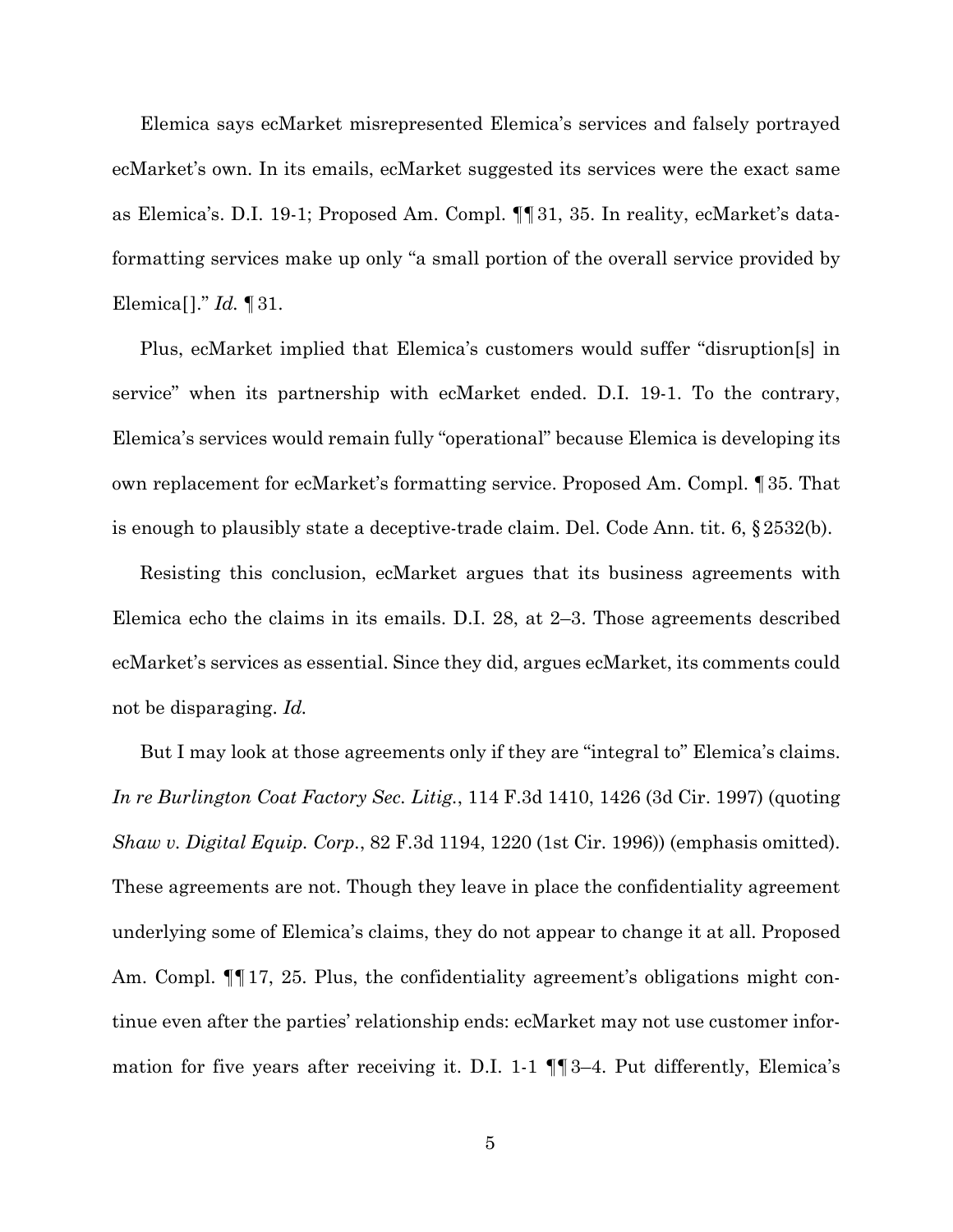claims would look the same even if those agreements did not exist. So I will not look at them yet, and ecMarket can raise them in its defense at a later stage.

*3. Injurious falsehood*. But Elemica does not plausibly state an injurious-falsehood claim. Proposed Am. Compl. ¶¶59–64. To do so, it needed to connect a "false statement" by ecMarket to "a third person's reliance *and* harm to [Elemica's] interests." *In re Nat'l Collegiate Student Loan Tr. Litig.*, 2020 WL 3960334, at \*6 (Del. Ch. July 13, 2020) (emphasis added); *accord* Restatement (Second) of Torts §§623A cmt. b, 632 cmt. b (Am. L. Inst. 1977).

Yet Elemica falters on harm. It hints that ecMarket's solicitation emails might lead to lost business. Proposed Am. Compl. ¶41. But Elemica does not say that it actually lost business. *See* Restatement (Second) of Torts §632 cmt. b. (limiting liability to statements that do, in fact, divert business). So it does not plead a plausible injurious falsehood claim.

*4. Breach of contract.* Elemica's breach-of-contract claim fails for the same reason. To show a breach of a confidentiality agreement, it must point to a "compensable injury." *Kronenberg v. Katz*, 872 A.2d 568, 606 (Del. Ch. 2004). But it does not. It has not identified lost business. And though it hints that it *may* have to take "corrective efforts" to mitigate damage from ecMarket's improper use, it does not explain whether it has done so. Proposed Am. Compl.  $\P$ 41. So that claim is not plausible either.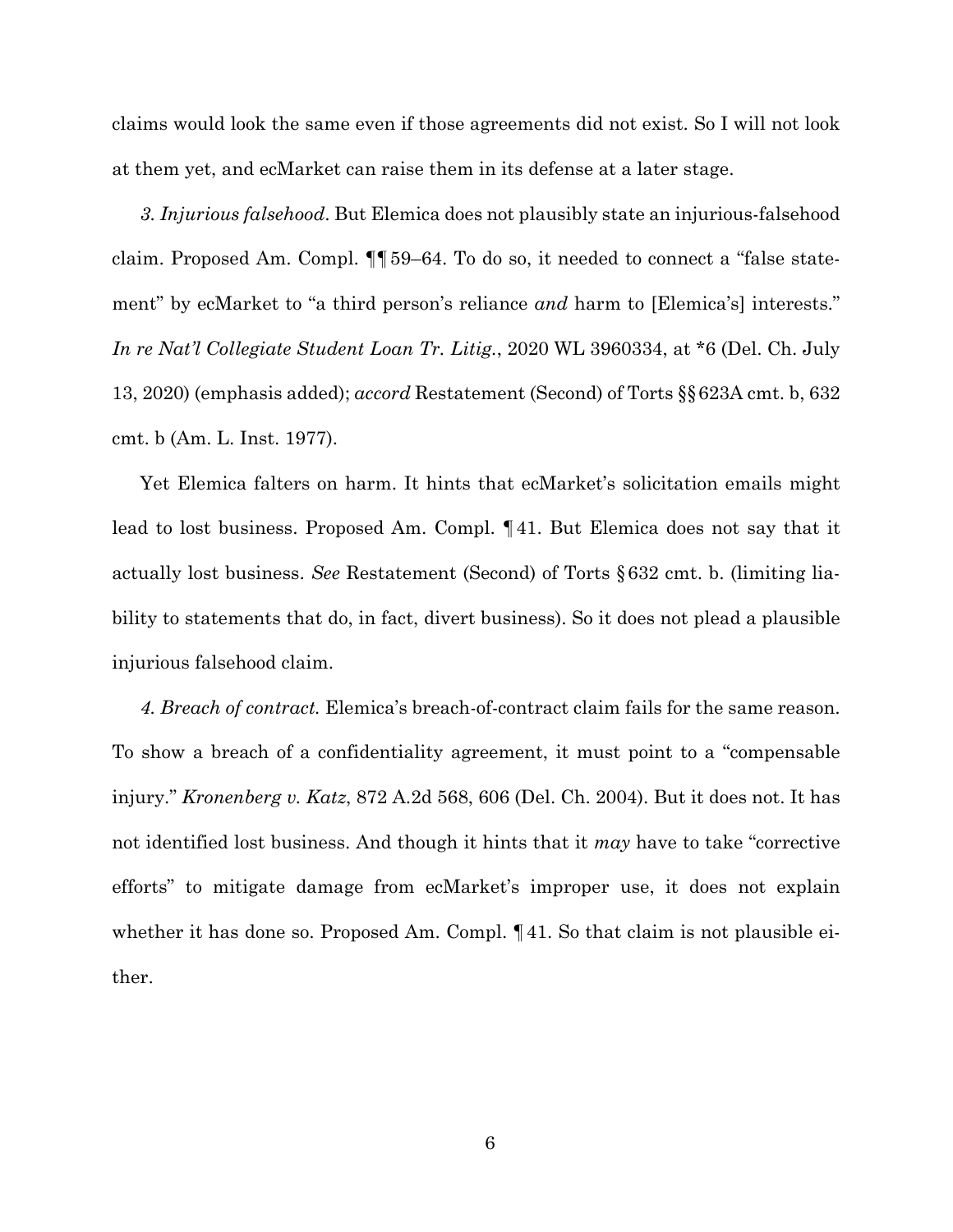\* \* \* \* \*

Because two of Elemica's claims are plausible, amendment is not futile. Plus, that amendment is timely and will not prejudice ecMarket. So I grant Elemica's motion in part and deny ecMarket's earlier motion to dismiss as moot.